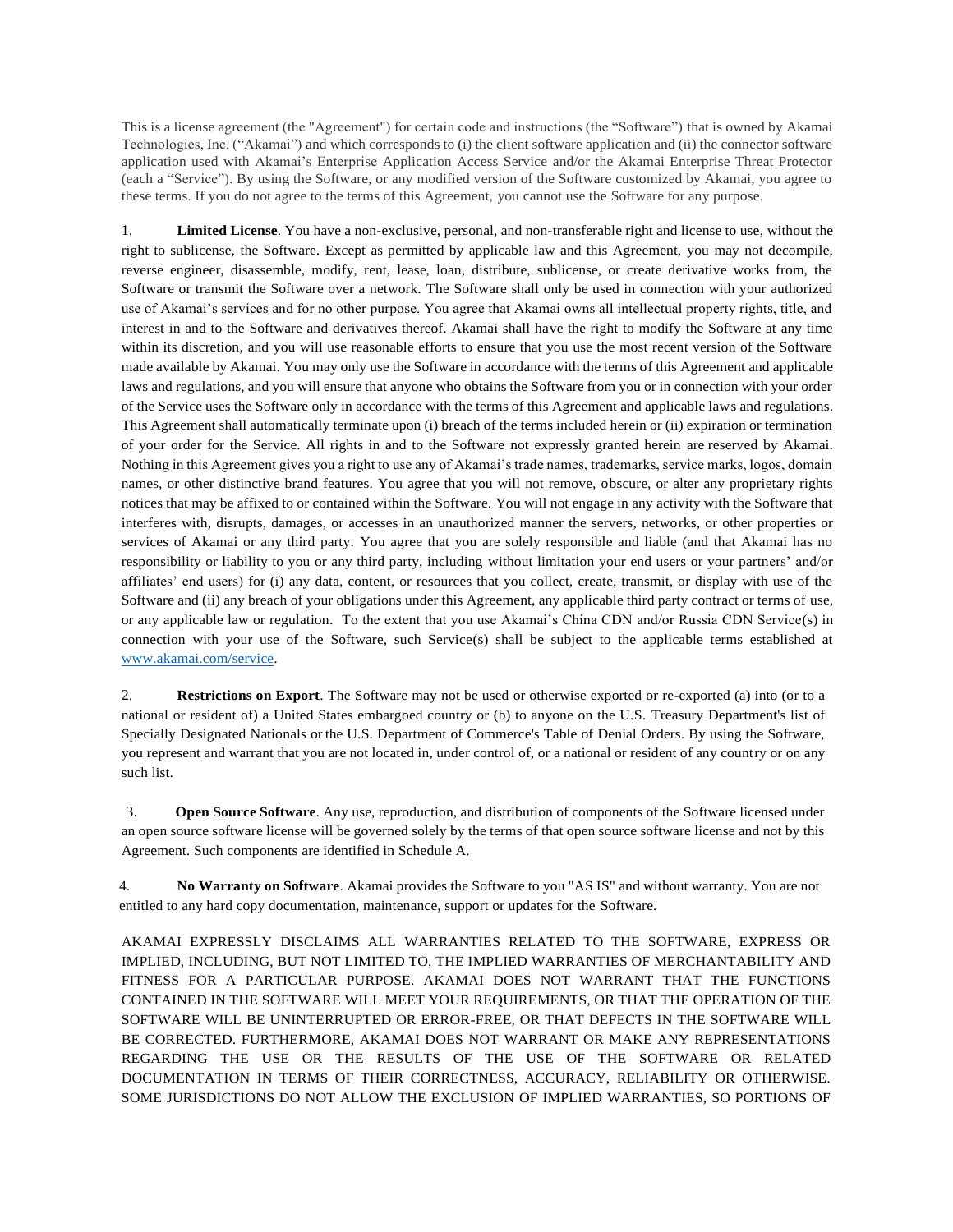THE ABOVE EXCLUSION MAY NOT APPLY TO YOU.

5. **Limitation of Liability**. In no event shall Akamai be liable to you for any damages exceeding any amount paid for the Software.

UNDER NO CIRCUMSTANCES, INCLUDING NEGLIGENCE, SHALL AKAMAI BE LIABLE FOR ANY INCIDENTAL, SPECIAL, INDIRECT OR CONSEQUENTIAL DAMAGES ARISING OUT OF OR RELATING TO THIS LICENSE, INCLUDING, BUT NOT LIMITED TO, DAMAGES RESULTING FROM ANY LOSS OF DATA CAUSED BY THE SOFTWARE. SOME JURISDICTIONS DO NOT ALLOW THE LIMITATION OF INCIDENTAL OR CONSEQUENTIAL DAMAGES SO THIS LIMITATION MAY NOT APPLY TO YOU.

6. **Government End Users**. If you are acquiring the Software on behalf of any part of the United States Government, the following provisions apply. The Software and accompanying documentation are deemed to be "commercial computer software" and "commercial computer software documentation," respectively, pursuant to DFAR Section 227.7202 and FAR 12.212(b), as applicable. Any use, modification, reproduction, release, performance, display or disclosure of the Software and/or the accompanying documentation by the U.S. Government or any of its agencies shall be governed solely by the terms of this Agreement and shall be prohibited except to the extent expressly permitted by the terms of this Agreement. Any technical data provided that is not covered by the above provisions is deemed to be "technical data-commercial items" pursuant to DFAR Section 227.7015(a). Any use, modification, reproduction, release, performance, display or disclosure of such technical data shall be governed by the terms of DFAR Section 220.7015(b).

7. **Controlling Law and Severability**. This Agreement shall be governed by the laws of the United States and those of the State of Massachusetts. The state and federal courts located in the State of Massachusetts shall serve as the exclusive venue for claims arising out of or related to your use of the Software. If for any reason a court of competent jurisdiction finds any provision, or portion thereof, to be unenforceable, the remainder of this Agreement shall continue in full force and effect.

8. **Complete Agreement**. This Agreement constitutes the entire agreement between the parties with respect to the subject matter hereof and supersedes all prior or contemporaneous understandings regarding such subject matter. No amendment to or modification of this Agreement will be binding unless in writing.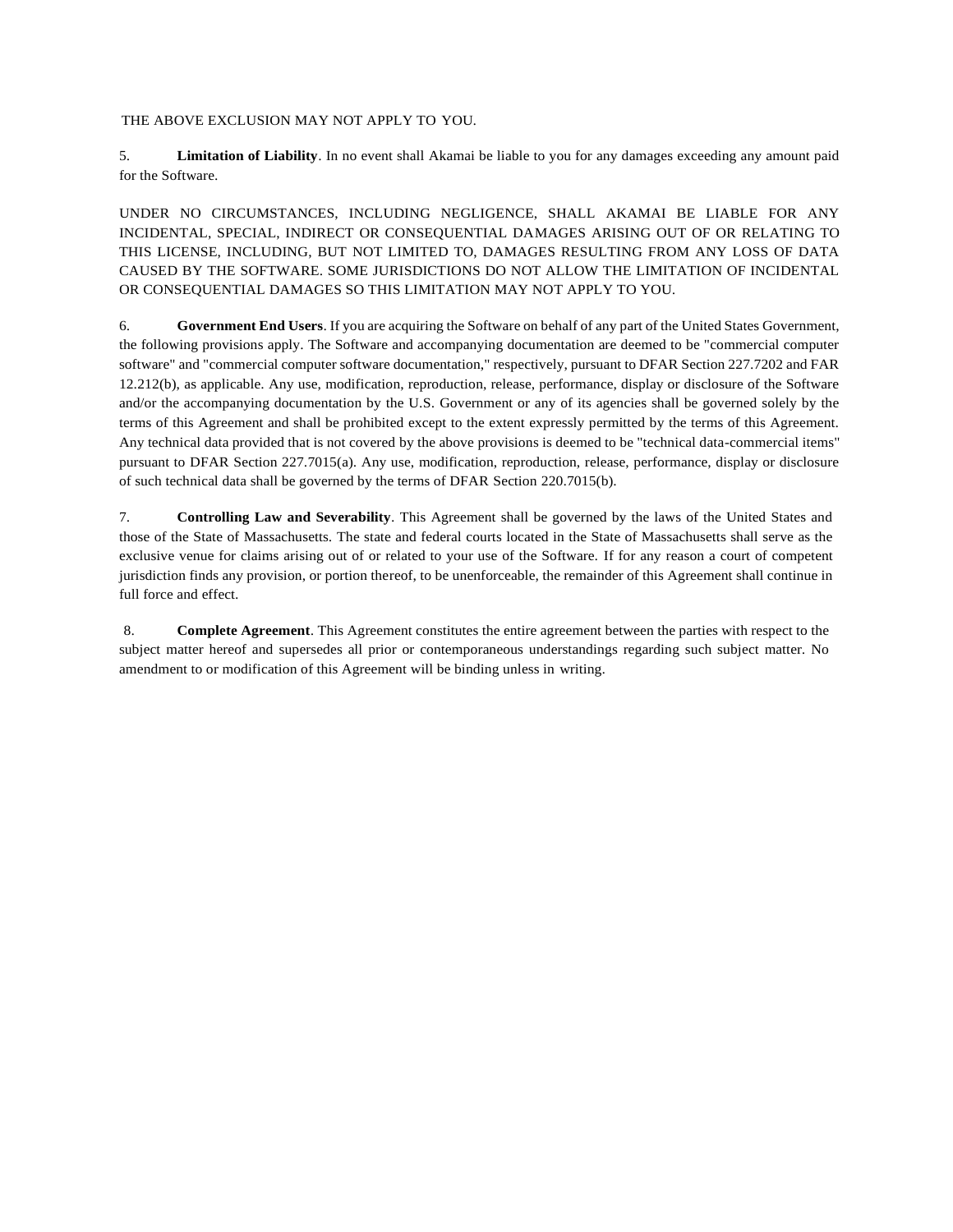## **Schedule A**

## **Third Party Software Components**

The following third party and/or open source elements are included in the Software:

## **EAA CLIENT & CONNECTOR**

| Component                              | <b>License</b>                                                     |  |
|----------------------------------------|--------------------------------------------------------------------|--|
|                                        |                                                                    |  |
| PreMiD/PreMiD                          | <b>MIT</b> License                                                 |  |
| Sirupsen/logrus                        | MIT License                                                        |  |
| StackExchange-wmi                      | MIT License                                                        |  |
| alexbrainman/sspi                      | BSD 3-clause "New" or "Revised" License                            |  |
| boltdb/bolt                            | MIT License                                                        |  |
| containernetworking/plugins            | Apache License 2.0                                                 |  |
| coreos-go-oidc                         | Apache License 2.0                                                 |  |
| electronis                             | <b>MIT</b> License                                                 |  |
| fiftyone-desktop                       | Apache License 2.0                                                 |  |
| fsnotify-fsnotify                      | BSD 3-clause "New" or "Revised" License                            |  |
| git-lfs/go-ntlm                        | BSD 3-clause "New" or "Revised" License                            |  |
| github.com/bdwyertech/proxyplease      | <b>MIT</b> License                                                 |  |
| github.com/google/go-containerregistry | Apache License 2.0                                                 |  |
| go-jose                                | Apache License 2.0                                                 |  |
| $go-iwx$                               | MIT License                                                        |  |
| go-ole-go-ole                          | MIT License                                                        |  |
| go-plist                               | BSD 3-clause "New" or "Revised" License/ BSD 2-clause "Simplified" |  |
|                                        | License                                                            |  |
| go-spew                                | <b>ISC</b> License                                                 |  |
| golang protobuf                        | BSD 3-clause "New" or "Revised" License                            |  |
| golang-1.16-src                        | BSD 3-clause "New" or "Revised" License                            |  |
| golang-github-gorilla-websocket        | BSD 3-clause "New" or "Revised" License                            |  |
| golang-github-gorilla-websocket-devel  | BSD 3-clause "New" or "Revised" License                            |  |
| golang.org/x/crypto                    | BSD 3-clause "New" or "Revised" License                            |  |
| golang.org/x/net                       | BSD 3-clause "New" or "Revised" License                            |  |
| golang.org/x/net                       | BSD 3-clause "New" or "Revised" License                            |  |
| golang.org/x/oauth2                    | BSD 3-clause "New" or "Revised" License                            |  |
| golang.org/x/sys                       | BSD 3-clause "New" or "Revised" License                            |  |
|                                        |                                                                    |  |
| golang.org/x/sys                       | BSD 3-clause "New" or "Revised" License                            |  |
| golang/appengine                       | Apache License 2.0                                                 |  |
| google.golang.org/protobuf             | BSD 3-clause "New" or "Revised" License                            |  |
| google/netstack                        | BSD 3-clause "New" or "Revised" License                            |  |
| google/netstack                        | BSD 3-clause "New" or "Revised" License                            |  |
| google/netstack                        | Apache License 2.0                                                 |  |
| google/uuid                            | BSD 3-clause "New" or "Revised" License                            |  |
| gorilla/websocket                      | BSD 2-clause "Simplified" License                                  |  |
| h12w/socks                             | BSD 2-clause "Simplified" License                                  |  |
| jaypipes/pcidb                         | Apache License 2.0                                                 |  |
| kardianos-osext                        | BSD 3-clause "New" or "Revised" License                            |  |
| kardianos-service                      | zlib License                                                       |  |
| karlseguin/ccache                      | MIT License                                                        |  |
| lestrrat/go-pdebug                     | MIT License                                                        |  |
| mitchellh-go-homedir                   | MIT License                                                        |  |
| mssola/user_agent                      | MIT License                                                        |  |
| natefinch/lumberjack                   | MIT License                                                        |  |
| pmylund/go-cache                       | MIT License                                                        |  |
| pquerna/cachecontrol                   | Apache License 2.0                                                 |  |
| rapid7/go-get-proxied                  | BSD 3-clause "New" or "Revised" License                            |  |
| songgao/water                          | BSD 3-clause "New" or "Revised" License                            |  |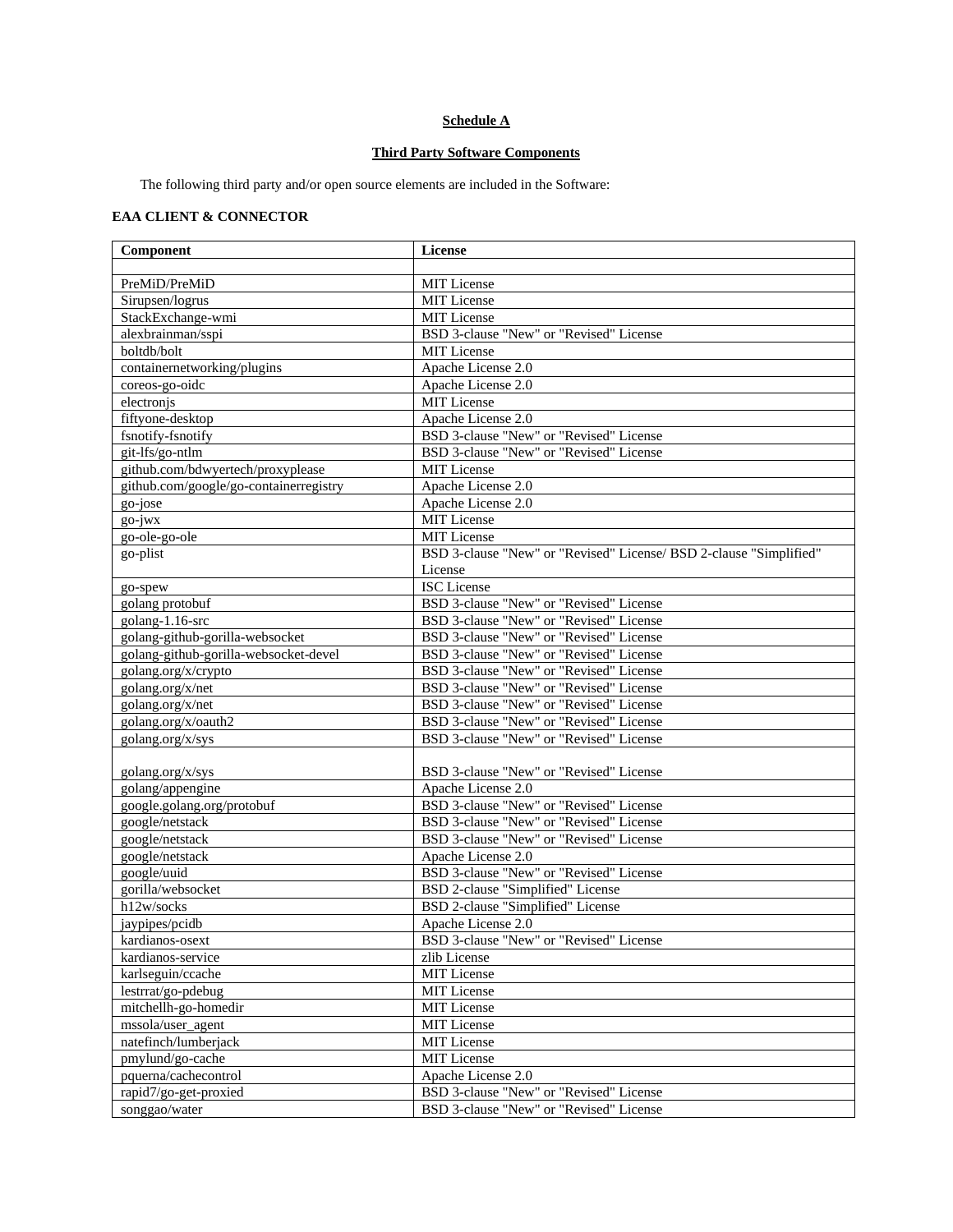| urtave/negroni       | <b>MIT</b> License |
|----------------------|--------------------|
| xeipuuv/gojsonschema | Apache License 2.0 |
| vaml for Go          | Apache License 2.0 |
| yudai-gotty          | <b>MIT</b> License |

| Component                   | License                                                 |
|-----------------------------|---------------------------------------------------------|
| Supervisor 4.2.0            | Repoze Public License                                   |
|                             |                                                         |
| libnetfilter-queue1 1.0.2   | GNU General Public License v2.0                         |
| libnet filter_queue $1.0.2$ | GNU General Public License v2.0                         |
| libnfnetlink 1.0.1          | GNU General Public License v2.0                         |
| supervisor $4.2.0$          | MIT License AND BSD 3-clause "New" or "Revised" License |
| txRedis 2.4                 | Apache License 2.0                                      |

## **ETP CIENT & CONNECTOR**

| Component                                  | License             | <b>Additional Information</b> |
|--------------------------------------------|---------------------|-------------------------------|
| lunr.js $(2.1.2)$                          | MIT                 |                               |
| MichaCoDns.NET $(1.2.0)$                   | Apache              | Mac only                      |
| Netch $X/N$ etch $(1.2.2)$                 | <b>MIT</b>          | Mac only                      |
| Unbound $(1.9.3)$                          | <b>BSD</b> 3-clause | Mac only                      |
| Dotnet runtime                             | <b>MIT</b>          | Mac only                      |
| Dotnet core                                | <b>MIT</b>          |                               |
| Titanium-Web-Proxy (3.0.984)               | <b>MIT</b>          |                               |
| BrotliSharpLib (0.3.3)                     | <b>MIT</b>          |                               |
| The Legion of the Bouncy Castle $-C#$ Port | <b>MIT</b>          |                               |
| (1.8.5)                                    |                     |                               |
| igniteui-docfx-template                    | <b>MIT</b>          |                               |
| Nanomsg $(1.0.0)$                          | <b>MIT</b>          |                               |
| NNanomsg (20171011- snapshot-31db3774)     | <b>MIT</b>          |                               |

| Component                          | License             |
|------------------------------------|---------------------|
| array-flatten1.1.1                 | <b>MIT</b>          |
| Async1.0.0                         | <b>MIT</b>          |
| body-parser1.17.2                  | <b>MIT</b>          |
| bytes $2.4.0$                      | <b>MIT</b>          |
| $colors$ .js $1.0.3$               | <b>MIT</b>          |
| component/path-to-regexp0.1.7      | <b>MIT</b>          |
| content-disposition0.5.2           | <b>MIT</b>          |
| debugv2.6.7                        | <b>MIT</b>          |
| dscape/cycle1.0.3                  | Public Domain       |
| echonok_test1.0.0                  | <b>ISC</b>          |
| ejs2.5.2                           | Apache 2.0          |
| encodeurl1.0.1                     | <b>MIT</b>          |
| escape-html1.0.3                   | <b>MIT</b>          |
| etag1.8.0                          | <b>MIT</b>          |
| express 4.15.3                     | MIT                 |
| expressis 4.15.3                   | <b>MIT</b>          |
| expressjs/accepts1.3.0             | <b>MIT</b>          |
| Eyes0.1.8                          | <b>MIT</b>          |
| finalhandler1.0.3                  | <b>MIT</b>          |
| flatiron/winston2.3.1              | <b>MIT</b>          |
| forwarded <sub>0.1.0</sub>         | <b>MIT</b>          |
| gitterHQ/passport-http-bearer1.0.1 | <b>MIT</b>          |
| Google Mock1.6.0+svn437            | <b>BSD</b> 3-clause |
| google-snappy1.1.2                 | <b>BSD</b> 3-clause |